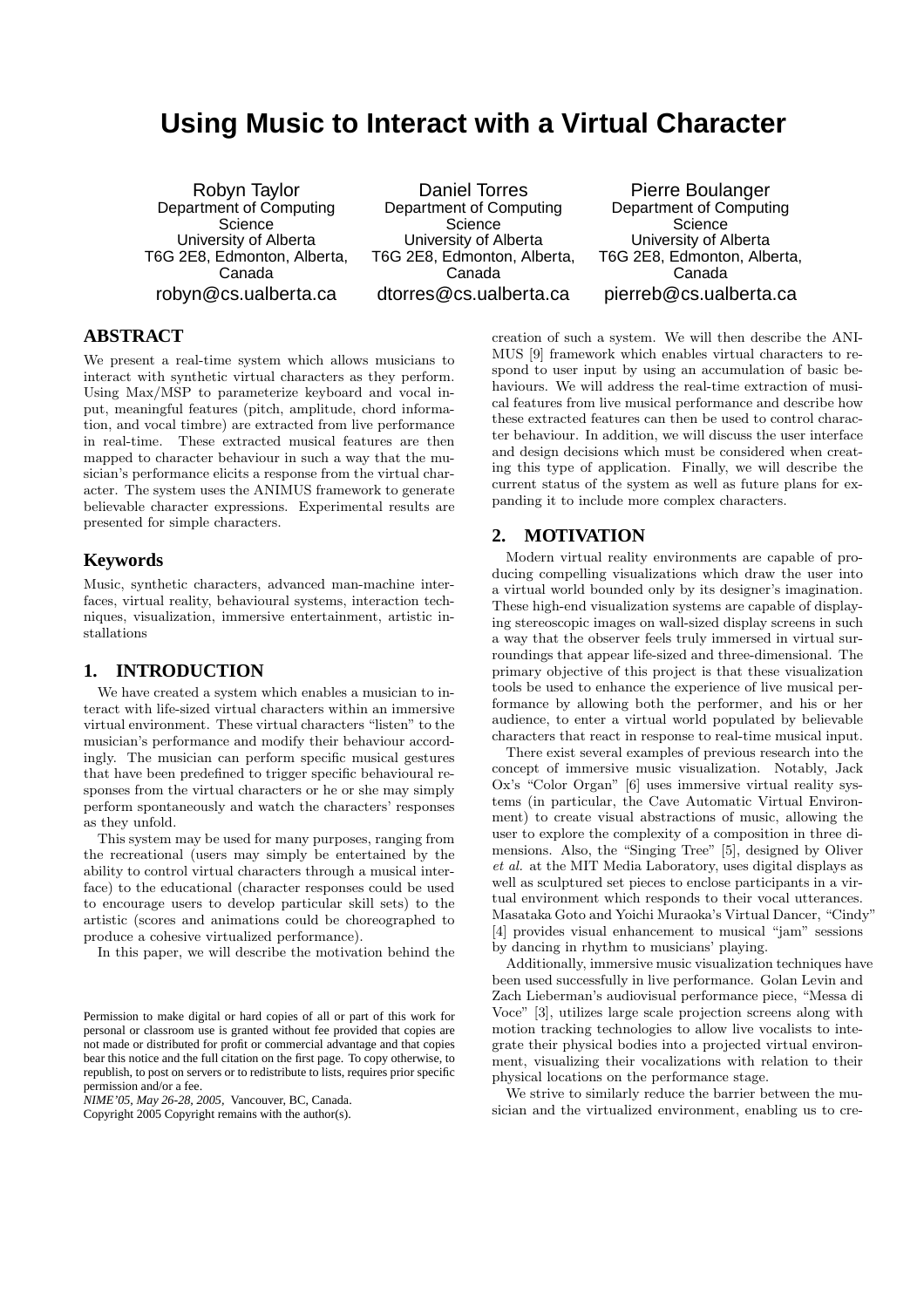

Figure 1: The User in the Virtual Environment

ate a new performance space and medium. This system allows a musician to perform a piece of music in a natural fashion: playing a digital piano and singing into a microphone. The visualization system processes the musical input in real-time and stimulates visibly responsive behaviour in synthetic characters existing within the virtual space. The virtual environment is displayed on a large stereoscopic screen. It allows the participant to experience the virtual space at an appropriate scale, as if she or he was part of this space. Any observers will also perceive the performer and the virtual characters to be of similar size, increasing the realism of the performer/virtual character interaction (see Figure 1).

## **3. THE ANIMUS FRAMEWORK**

The ANIMUS framework was developed in a previous project by Torres and Boulanger [9], to facilitate the creation of "believable artificial characters". They [11] describe the notion of a believable artificial character as follows:

"A believable artificial character shows its own virtual thoughts and emotions, plans and beliefs; it can be tricked; it is not necessarily intelligent or efficient, nor always makes the best decisions, but acts within the bounds of its role and personality. Its animation may not be realistic, but succeeds at expressing its internal state and makes it interesting to an audience.'

Our goal is to create instances of believable artificial characters which respond to live music according to their own individual personalities.

In the ANIMUS framework, responsive behaviour is constructed by three separate layers:

- Perception Layer: The characters must perceive data in their surroundings
- Cognition Layer: The characters must assess the data they receive and determine how they should respond to it, based on their internal cognitive processes
- Expression Layer: The characters must exhibit visible behaviours to indicate their cognitive state

We need to create a character, based on these three layers, which responds to user input received in the form of a realtime musical performance. In order to do this, we are adding a fourth layer to the ANIMUS architecture:

• Musical Perception Filter Layer: A bank of Max/MSP[1] objects must extract musical features from the real-time performance and send them to the perception layer to be processed

# **3.1 Perception Layer**

The ANIMUS Project uses a method of information organization known as a "blackboard system". All data that is perceivable by the ANIMUS characters is entered on the blackboard, and this blackboard is monitored and modified by each character. Our system must add information about the live musical performance to this blackboard in order for the ANIMUS characters to perceive the music as an input stimulus. To do this, our perception layer interfaces with the specialized Musical Perception Filter Layer which identifies specific features within the live performance. See Section 4 for further details on the musical feature extraction process.

## **3.2 Cognition Layer**

To create ANIMUS characters which respond in a believable fashion to musical input, we need to create a cognition layer that assigns relevant meaning to the musical features received by the perception layer. This is the most complex step of the responsive behavioural process since this is where the character's illusion of "personality" is constructed. In order to create an ANIMUS character that exhibits a distinct personality in addition to appearing to be aware of the music in its surroundings, we must create a complex cognition layer which maps the incoming musical data to modifiers affecting the virtual character's unique internal state which controls its expression layer. For discussion of how musical input is used to influence character behaviour, see Section 5.

## **3.3 Expression Layer**

An ANIMUS character expresses its internal state by executing an appropriate sequence of animations produced by the expression layer, using key frame based animation. These animations are created at run-time by using an interpolation scheme that takes predefined key frames and generates intermediate transitions.

# **4. MUSICAL PERCEPTION FILTER LAYER**

A live musical performance contains a wealth of real-time information which we as humans perceive as meaningful. In order for our synthetic character to assign any meaning to a stream of auditory information, it must receive this stream in a simplified format. We have chosen to create an additional layer to interface with the ANIMUS framework, the Musical Perception Filter Layer. In this layer we parse the stream of incoming auditory data in order to identify important musical features to send as input to the ANIMUS system's perception layer.

To extract features from live musical performance we use Max/MSP to monitor input from a microphone and MIDI controller.

We determine the user's vocal pitch and amplitude using Puckette, Apel and Zicarelli's fiddle<sup>~</sup> object [7]. Additionally we make use of the fiddle~ object's ability to describe the harmonic spectra of the user's voice. Our system examines the raw peak data output by fiddle~ and generates a numerical description of the vocal tone based on the weighting of tone amplitude at the fundamental frequency versus multiples of the fundamental frequency.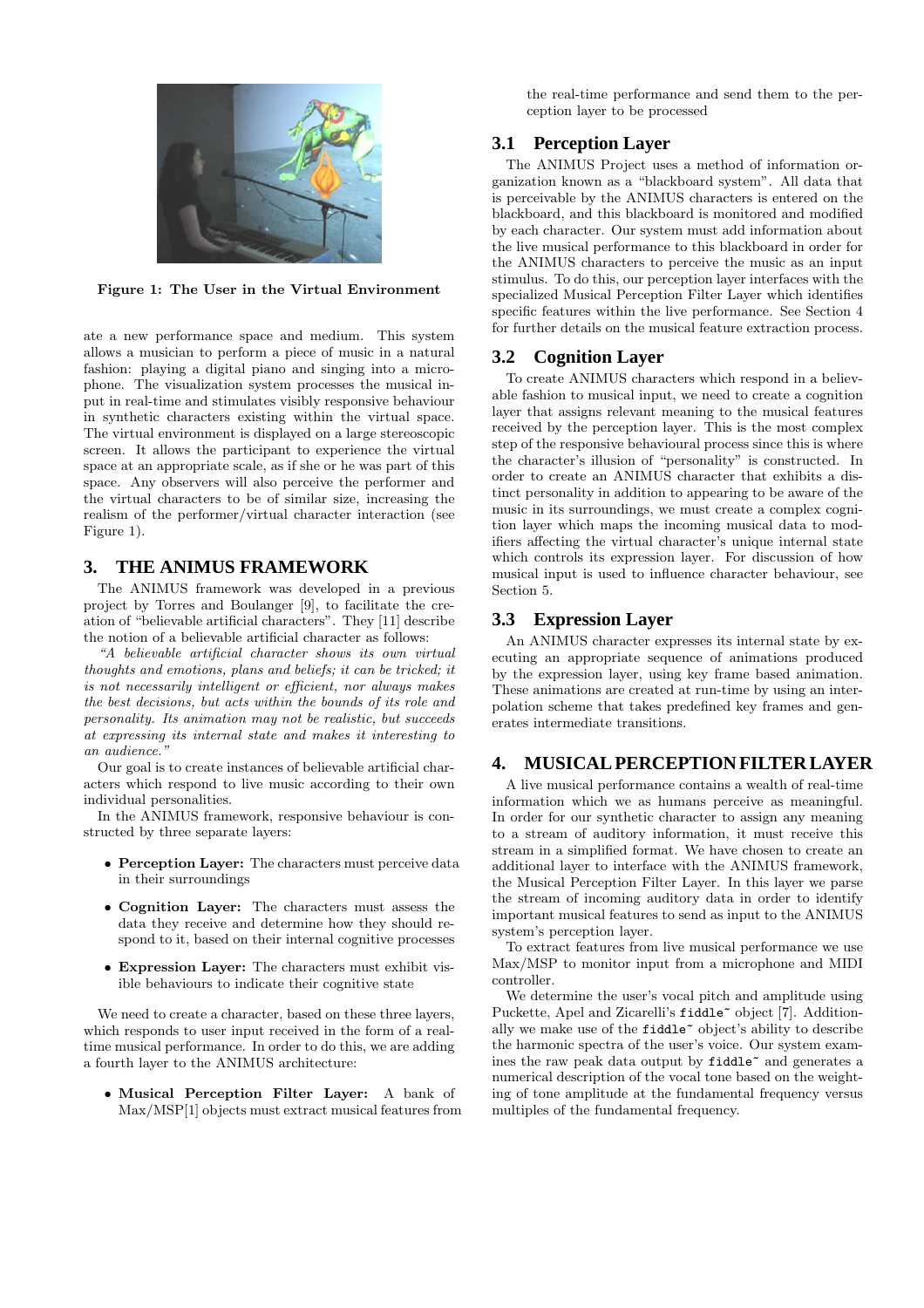

Figure 2: The Alebrije character

We are also interested in identifying any specific chords present in the user's keyboard playing. To extract information about any chords the user might play, we created a Max patch to monitor input from the MIDI controller and compare it to a list of known chords in order to report any identified matches.

These extracted musical features are then communicated to the ANIMUS engine via a specially created Max external object called vrpnserver which integrates the Virtual-Reality Peripheral Network (VRPN) [8] communication library to standardize the information transfer between the computer in charge of sound analysis and the rendering computers. For further discussion of the how the system is structured, please see Section 6.

The data commnicated by the vrpnserver object serves as input to the perception layer of an ANIMUS character. An ANIMUS character may be designed which is aware of pitch information, for example, so any pitch information extracted from the live user's performance will be perceived by this character's perception layer and sent to its cognition layer.

# **5. MAPPING MUSIC TO BEHAVIOUR**

The ANIMUS cognition layer is where a character's internal state is defined. This internal state is then visualized by the animations generated automatically by the expression layer. In order to use ANIMUS as a tool for character-based music visualization, we must create a character with cognition and expression layers sophisticated enough to produce behaviours which the user and observers will recognize as being responsive to the musical input.

ANIMUS characters must monitor perceptual data in their environment and decide how to respond. Each character can be customized to notice particular types of data and ignore others. Some characters may be interested in the pitch and amplitude of any singing voices in their vicinity, while others may only care about major and minor chords played on the keyboard. These decisions are made by the program designer who designs the characters to be attentive to particular entries on the virtual world's "blackboard".

To prototype this concept, a simple ANIMUS character who responds to musical input was developed. This character is a re-incarnation of Torres' lizard-like character, Alebrije [9] (see Figure 2). We have modified Alebrije so that he is aware of vocalized pitches and their directional source within his environment.

When the user sings a pitch that is higher than middle C, a perceptual filter, specialized for this event, writes of its occurence to the ANIMUS engine's blackboard. Alebrije monitors the blackboard for pitch information. When this event is perceived, Alebrije's attention immediately becomes focused on what he believes to be the origin of the sound another ANIMUS character in the scene. This is expressed by an animation which shows Alebrije turning to look at this other character. If Alebrije hears no singing for an extended period of time, he becomes bored and goes to sleep. He will only wake up again if the user chooses to vocalize another appropriate pitch, upon which time his attention will once more be directed toward the small noise-emitting character.

This type of behavioural control is called a driver system. Similar to the behavioural system made widely familiar by the Sims [2], a driver system monitors the current level of a certain aspect of a character's internal state. In this example, the particular aspect of Alebrije's internal state that we are concerned with is boredom. When Alebrije's "boredom" driver reaches a certain threshold, he succumbs to sleep. His "boredom" level is reduced when he hears the user vocalizing and it is increased when the user is silent.

This is an example of a very simple mapping between user input and character behaviour. It would be much more interesting if Alebrije were to exhibit more complex behaviour. He could turn his head slowly towards a low, breathily sung pitch, or sharply shift his attention to a sound voiced with a more aggressive tone quality. He could even snidely cover his ears at the sound of a piercing high C. These behaviours are controlled by the designer. The designer chooses which animated poses to translate between based on the character's evaluation of the musical input, and also chooses how sharply or smoothly these transitions should take place based on the general mood of the music.

As discussed in detail in the works of Torres [9] and Torres and Boulanger [11] [10], the ANIMUS engine facilitates complex responsive behaviour, encouraging the development of a believable synthetic character. The ability to connect Max/MSP to the ANIMUS engine makes it possible to create mappings between live musical performance and realtime animated character response.

## **6. USER INTERFACE AND SYSTEM STRUC-TURE**

This system is designed to leverage the computing power of more than one machine; thereby reducing system load and enabling both musical analysis and visual rendering to run in real-time. All music processing work is done on a Macintosh G5 system running Max/MSP. The features extracted from the live musical input are transmitted across the network to a PC running the ANIMUS engine using standard networking capacities of 100Mb/s. This is facilitated by the creation of a Max external which integrates a flexible library of virtual reality networking tools called the Virtual Reality Peripheral Network (VRPN). This external object which brings VRPN functionality into Max/MSP enables Max/MSP data to be represented in any "front-end" visualization engine which supports a VRPN connection.

In keeping with our desire to allow the user to experience immersive interaction with virtual characters, we use a desktop PC to render the virtual environment onto high-end display screens which provide life-sized stereoscopic images.